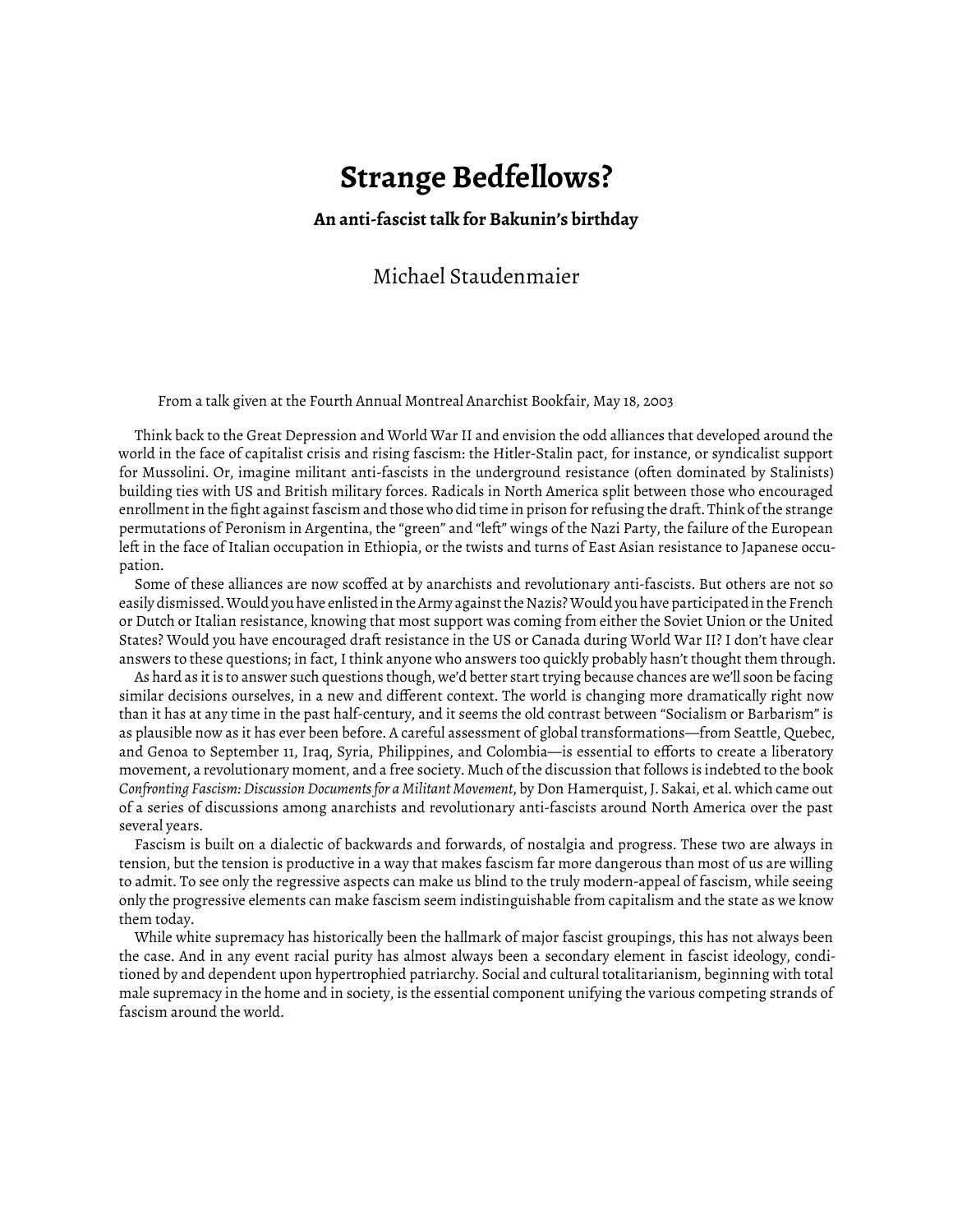But over this ideological core, fascists have adopted a bewildering range of political positions, some of which are frighteningly close to popular left stances on many issues. We have already seen fascist infiltration in the anticapitalist/globalization movement, as well as widespread (but by no means universal) support among fascists for the September 11 attacks. Because we as anti-fascists tend to treat all fascists as brainless thugs, these maneuvers can seem confusing or downright incomprehensible. Yet, for this very reason, it is imperative that we figure out what is going on here.

Perhaps the most easily understood example of this leftward tilting fascism is the support of groups like the National Alliance (NA) for Palestinian liberation. (See, for instance, the cover of Confronting Fascism, which features seig-heiling skinheads in Washington, DC last spring denouncing Israel and supporting Palestine). Certainly, much of this "support" is opportunistic posturing and the anti-semitic equivalent of popular front strategy, but just as certainly, there is at least a core of ideologues who sincerely support the sort of racial separatism advocated at the NA's DC rallies last year.

More significantly, there is a good possibility that the NA's position will resonate, not only with overt white supremacists, but also with white "liberals" who have been rightly appalled by Israeli treatment of the Palestinians, and even by elements of the Palestinian movement (whether Islamist or otherwise) that have incorporated some notion of racial, ethnic, or religious purity into their analysis. In each case, the majority of these groupings have no analysis, much less any practice, that would lead them to challenge the patriarchal moorings of such an alliance.

But can we generalize from the experience of a few hundred anti-semites? It is possible that the NA rallies represent nothing more than the old-school of North American fascism, but even then people like J. Sakai, co-author of *Confronting Fascism* and a long-time revolutionary organizer and writer, will argue that the old school is more sophisticated than most anti-fascists give it credit for. Or, we might consider Billy Roper (organizer of the DC rallies, but subsequently forced out of the NA) and his cohorts to be the bridge between an old fascism and a new one, built on progress and nostalgia in the 21 $^{\rm st}$  century, not the 20 $^{\rm th}$ .

Don Hamerquist, co-author of *Confronting Fascism* and a seasoned anti-fascist militant, argues (especially on pages 43 to 45) that the true danger of a new fascism lies in its adaptability to the reality of capitalist crisis in the new millennium. Fascism, like the left, is a product of capitalism and its long history of development and crisis. In the coming years, the development of global capital may create a crisis for white supremacy, if it is seen as a hindrance to profit rather than as its prerequisite. For an early example, consider the overwhelming support of Fortune 500 companies for affirmative action policies at elite universities in the US (especially in the University of Michigan cases currently before the US Supreme Court). This transition is likely to happen even more quickly if the current economic downturn continues to expand globally. Fascism's progressivist moment welcomes both the development and the crisis (while much of the left refuses even to acknowledge the possibility that white supremacy could be discarded by capitalism), but its nostalgic moment longs to preserve the privileges of white skin.

One increasingly likely outcome here is a defense of purity and separatism, rather than supremacy as such. If you can't beat 'em, join 'em, and replace Hitler with Bin Laden or Che on your mastheads and websites. As these mutations mature, it will be worth reconsidering whether "fascism" is an appropriate categorization, but the term retains value at this point, if only for reasons of historical context and framing. Regardless, the kernel of truth in what liberals in the US have opportunistically called "left-right convergence" will likely confront us more and more frequently in the coming years.

Most anarchists and other leftists flatly refuse to consider this as a real possibility. But for those of us who decline to underestimate our enemy, a different question presents itself: If fascism can become revolutionary, anticapitalist, anti-imperialist, ecologically-minded, and so on (and does anyone deny any one of these possibilities, considered individually?), is it really so bad? For the Stalinists out there, perhaps not; think of the National Bolshevik Tendency and its "Red-Brown Alliance". But for anarchism, revolutionary feminism, radical queers, and other liberatory elements inside anti-fascism, the answer remains, "hell yes!" and the reason, while not necessarily obvious, is relatively simple.

Our vision of a free society and of the movement that can help bring it into being involves social (including sexual) experimentation, clashes and mixtures of cultures and traditions, creative efforts and music and art of various origin, reproductive freedom, a diversity of backgrounds and interests, cooperation amongst strangers, freedom of movement, and what gets called globalization from below. In short, a revolutionary and liberatory culture is at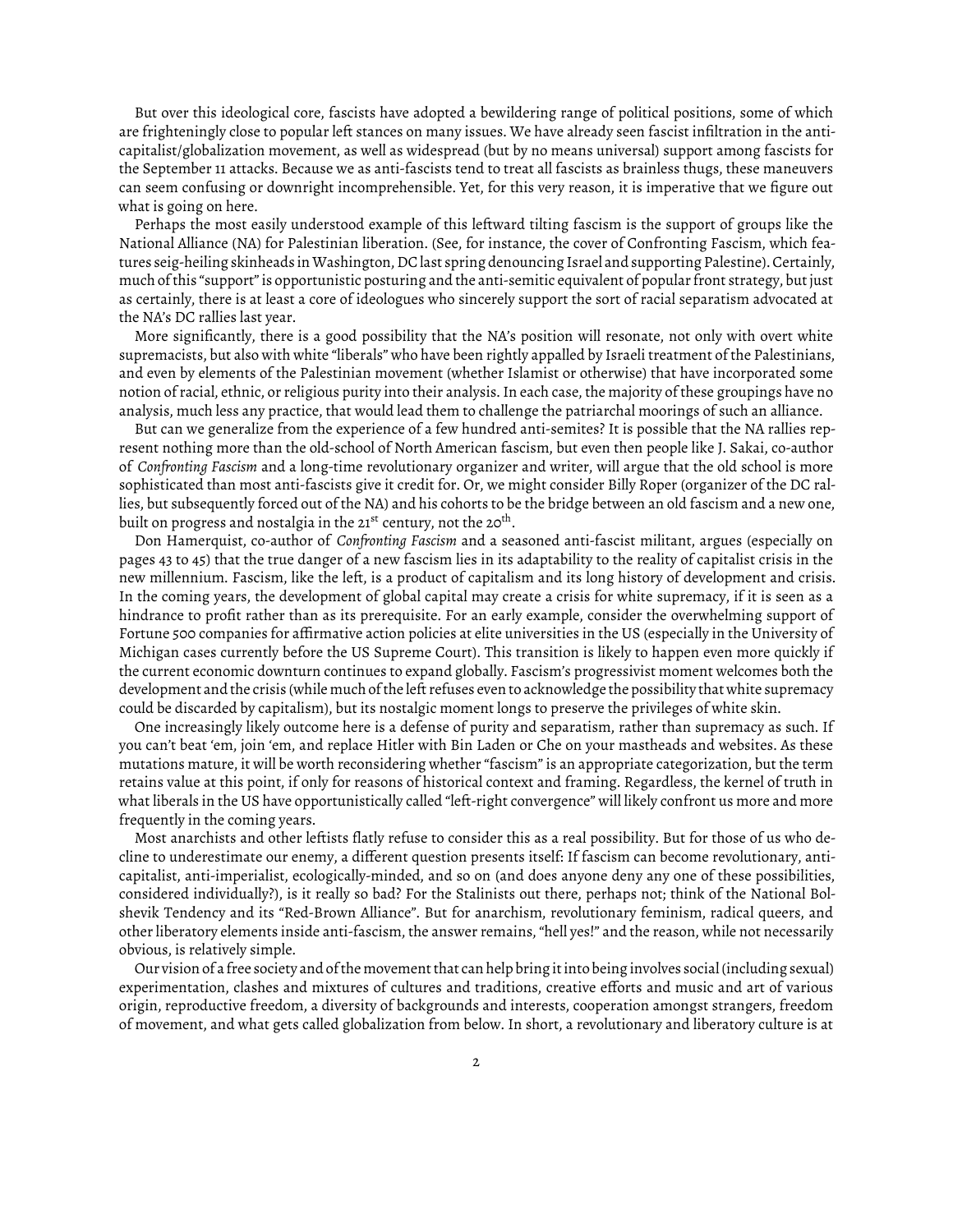the heart of our best efforts. We aren't necessarily hedonists (though some of us are), but we are most certainly not puritans. For this basic reason, no permutation of fascism can possibly become our ally in the revolutionary moment we all hope and struggle for.

At the same time, it is equally important to recognize the corresponding issues that make capitalism (which remains, at this point, the most likely alternative to fascism) "really so bad." In this context, the current situation in the US in particular should not be misunderstood. There has been much debate over the true cause and basis of the Iraq war and the war on terror, none of it conclusive. But it is important to remember that the interests of capitalism, and the potentially independent interests of various capitalist states, are opposed not only to our interests but also to those of the fascists. In the States, domestic fascists have suffered far more severe state repression in recent years than any section of the non-Arab left.

In a parallel vein, the arena of nationalism and nations presents similar confusions, partly because nationalisms vary widely in their self-perception. Some are built around rigid biological notions of the nation as a heritable essence, which can be diluted or perverted if not defended properly. This is very similar to the hypertrophied patriarchy identified earlier as the essence of fascism, and Nazi Germany is obviously the pinnacle of such thinking, but examples abound across the world, including the third world. Other nationalisms are deliberately articulated around cultural elements, like music, food, or language, that can be learned or adopted by anyone, regardless of bloodline. These groupings may still contain within themselves a latent fascist potentiality (despite official pronouncements to the contrary), especially those that emphasize compulsory roles for women and children in defending the purity of the nation's cultural heritage. In many cases the most that can be hoped for is the recognition of this possibility, and the prioritization of struggle against it. But some number of nationalisms, perhaps few, far between, and depressingly small in size, will stand with revolutionary anti-fascism and incorporate it into their organizing.

And that's the key, in the end: to be successful anti-fascists means being revolutionary anti-fascists, and to be revolutionary anti-fascists means being steadfast advocates and practitioners of freedom, creativity, cooperation, resistance, and diversity. There is no guarantee of a free society, but there are many requirements for its creation. A radically liberatory culture is one such necessity.

In Chicago, to give a concrete example, Anti-Racist Action has developed a solid working relationship with a relatively small Palestine solidarity organization called Al-Awda Chicago, the local affiliate of the (US) national organization for the right of return for Palestinians. ARA helped coordinate security at a major right of return demonstration in Chicago last fall, sponsored by Al-Awda Chicago and attended by several thousand people. Members of Al-Awda Chicago have helped organize for several ARA efforts as well, including the protests against the NA rally in DC last August. Several members of Al-Awda Chicago identify as fervent anti-nationalists, and the organization is committed to the creation of a free, democratic, and pluralistic Palestine, a vision that puts its membership squarely at odds with even the most anti-imperialist fascists, be they members of the National Alliance or of Hamas.

ARA has also attempted (with mixed success) to build ties in the Mexican and Polish communities, especially in youth and subcultural scenes like punk and hip-hop (yes, there is Polish hip-hop). Most ARA leaflets are tri-lingual, including English, Polish, and Spanish versions. ARA has also attempted to maintain connections with various groupings of radical queers, activist artists, and politicized sports fans. Its reputation for getting in fights with nazis notwithstanding, the bulk of ARA's work in Chicago the past few years has been cultural. This is a good thing (though there's nothing wrong with bashing the fash either). Of course, the question remains, how successful can this anti-fascist cultural work be in fighting forms of fascism that thrive in very different classes and subcultures than those the anti-fascists live in?

One hundred eighty nine years ago today, Mikhail Bakunin was born. Late in his life he offered this metaphorical explanation of what we as anarchists oppose:

"The State, as I have said, is basically a vast cemetery, wherein every manifestation of individual and local life, every interest of those parties who together constitute society, is sacrificed, dies, and is buried" ("Open Letter to Swiss Comrades of the International" (1869) in *The Basic Bakunin*, ed. Robert M. Cutler.

The question of the best way to oppose and overthrow that cemetery, in either its capitalist or fascist versions, is one that should occupy the attentions of anarchists and revolutionary anti-fascists everywhere.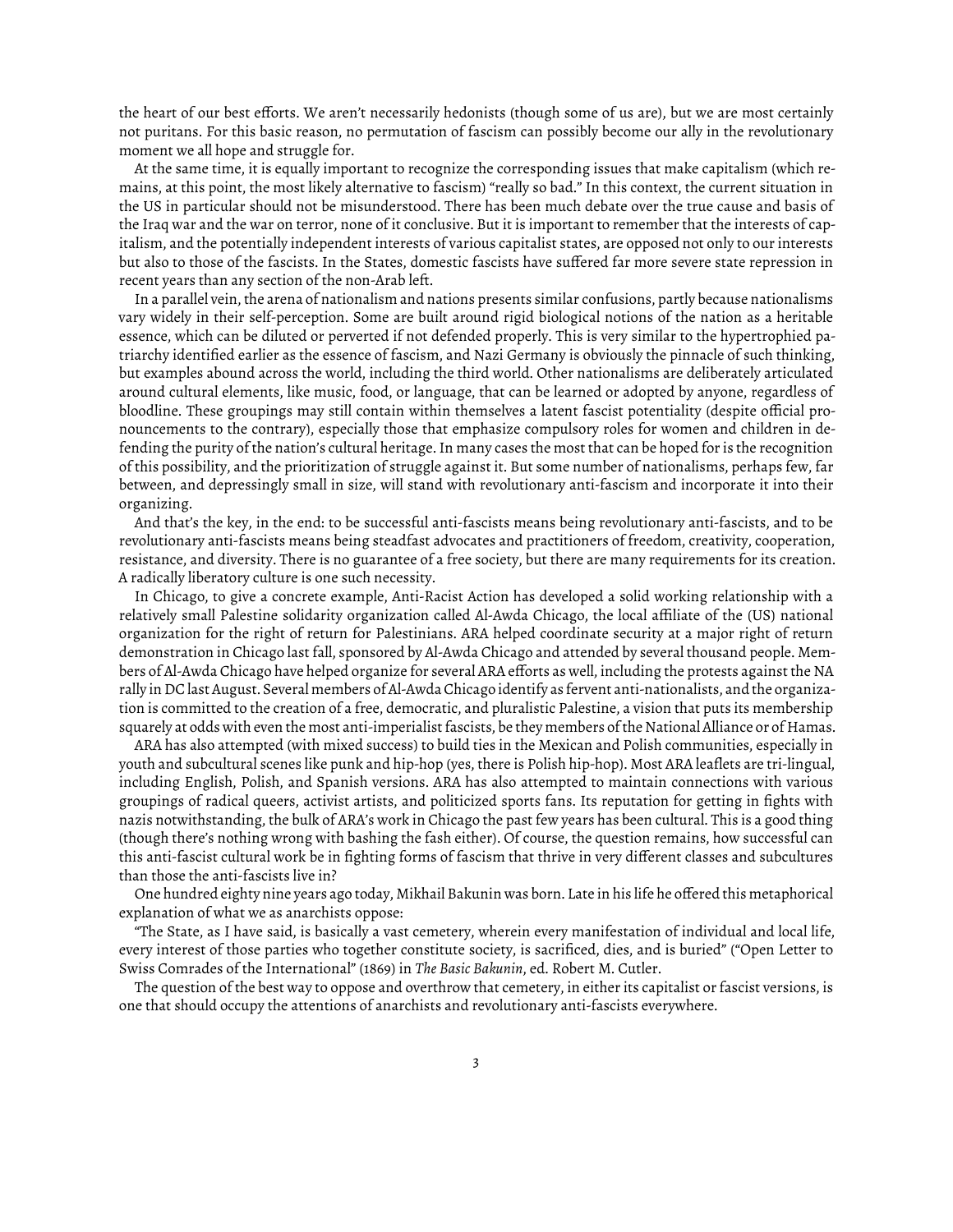Related: see letter exchange, "Defining and Debating Fascism," [FE #363, Winter 2003/2004.](https://www.fifthestate.org/archive/363-winter-20032004/defining-and-debating-fascism/)